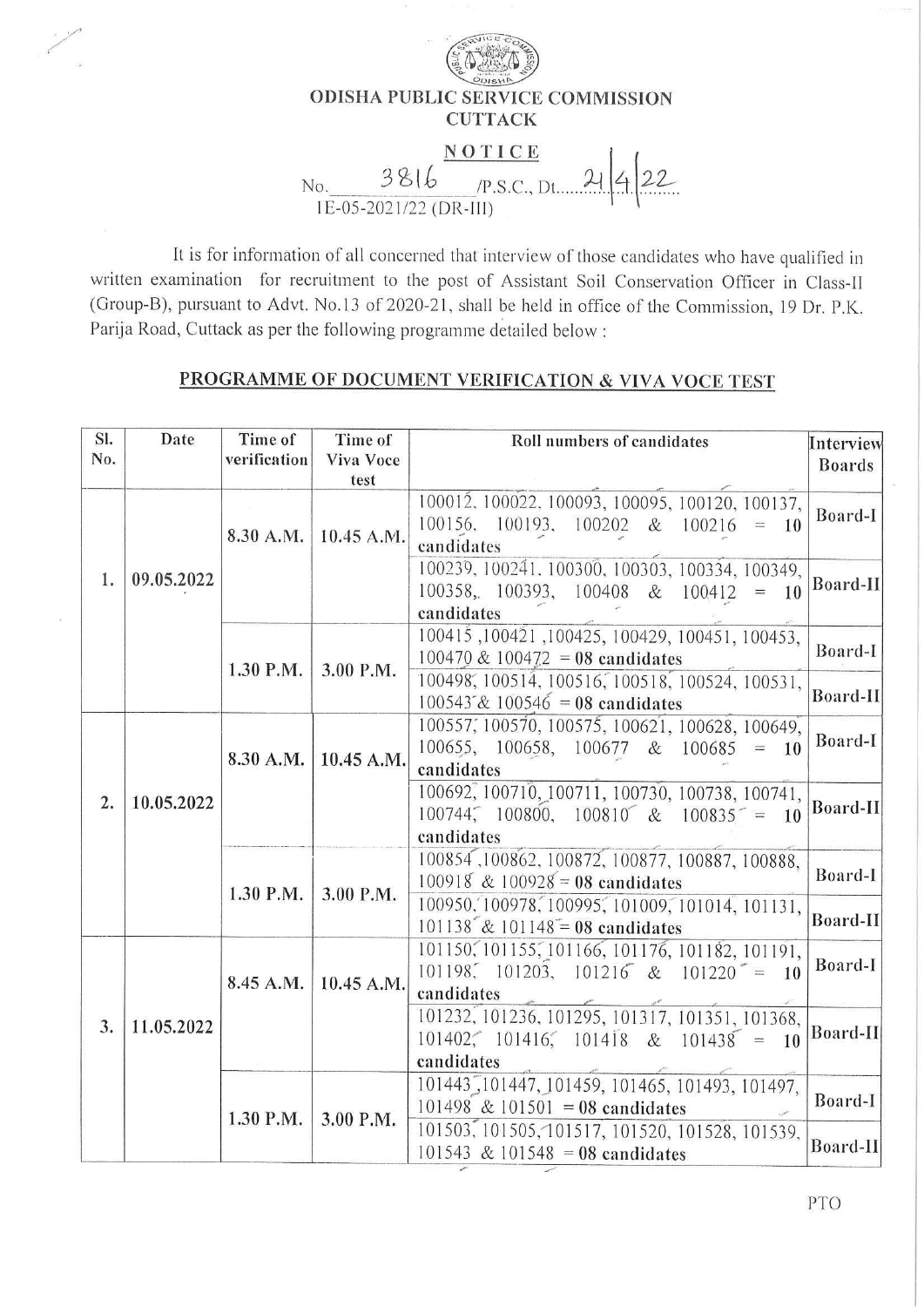| SI. | Date       | Time of      | Time of    | Roll numbers of candidates                      | <b>Boards</b> |
|-----|------------|--------------|------------|-------------------------------------------------|---------------|
| No. |            | verification | Viva Voce  |                                                 |               |
|     |            |              | test       |                                                 |               |
| 4.  | 12.05.2022 | 8.30 A.M.    | 10.45 A.M. | 101549, 101559, 101578, 101580, 101590, 101621, | Board-I       |
|     |            |              |            | $101639$ , $101657$ , $101683$ & $101706$ = 10  |               |
|     |            |              |            | candidates                                      |               |
|     |            |              |            | 101710, 101711, 101720, 101728, 101732, 101760, |               |
|     |            |              |            | $101762$ , $101766$ , $101772$ & $101792 = 10$  | Board-II      |
|     |            |              |            | candidates                                      |               |
|     |            | 1.30 P.M.    | 3.00 P.M.  | 101798, 101807, 101816, 101828, 101842, 101863, | Board-I       |
|     |            |              |            | $101921^{\circ}$ & $101937 = 08$ candidates     |               |
|     |            |              |            | 101966, 101971, 101973, 101977, 101989, 102009, |               |
|     |            |              |            | $102023 \& 102025 = 08$ candidates              | Board-II      |
|     |            |              |            |                                                 |               |
| 5.  | 13.05.2022 | 8.30 A.M.    | 10.45 A.M. | 102031, 102045, 102048, 102056, 102060, 102067, | Board-I       |
|     |            |              |            | $102071, 102086, 102133 \& 102143 = 10$         |               |
|     |            |              |            | candidates                                      |               |
|     |            |              |            | 102145, 102189, 102194, 102197, 102202, 102205, | Board-II      |
|     |            |              |            | $102232, 102252, 102259$ & $102261 = 10$        |               |
|     |            |              |            | candidates                                      |               |
|     |            | 1.30 P.M.    | 3.00 P.M.  | 102305, 102310, 102355, 102367, 102375, 102385, | Board-I       |
|     |            |              |            | 102392 & 102406 = 08 candidates                 |               |
|     |            |              |            | 102425, 102437, 102441, 102456, 102483, 102510, | Board-II      |
|     |            |              |            | 102521 & 102542 = 08 candidates                 |               |
| 6.  | 17.05.2022 | 8.30 A.M.    | 10.45 A.M. | 102549, 102551, 102557, 102560, 102569, 102570, |               |
|     |            |              |            | $102571, 102586, 102601 \& 102604 = 10$         | Board-I       |
|     |            |              |            |                                                 |               |
|     |            |              |            | candidates                                      |               |
|     |            |              |            | 102608, 102615, 102619, 102622, 102640, 102675, | Board-II      |
|     |            |              |            | $102688$ , $102694$ , $102707$ & $102712 = 10$  |               |
|     |            |              |            | candidates                                      |               |
|     |            | 1.30 P.M.    | 3.00 P.M.  | $102732, -102734, 102749$ & $102764 = 04$       | Board-I       |
|     |            |              |            | candidates                                      |               |
|     |            |              |            | 102772, 102778 & 102786 = 03 candidates         |               |
|     |            |              |            |                                                 | Board-II      |

## The candidates are required to produce the following documents-

- $1)$ Copy of online application form;
- $2)$ Bio-data Form;
- $3)$ Attestation Form;
- Two passport size photographs (unsigned & unattested)  $4)$
- HSC or equivalent certificate in support of declaration of age issued by the concerned Board/  $5)$ Council:
- B.Sc. Degree certificate in the relevant disciplines from a recognized University/Institution;  $6)$
- Mark-lists in support of all the aforesaid Examinations issued by the concerned  $7)$ Board/Council/University;
- Caste Certificate by birth in support of claim as S.T./S.C. and S.E.B.C. whichever applicable; 8)
- Required Odia Pass Certificate from the competent Authority; 9)
- Permanent Disability Certificate (indicating percentage of permanent disability i.e. 40% & more);  $10)$